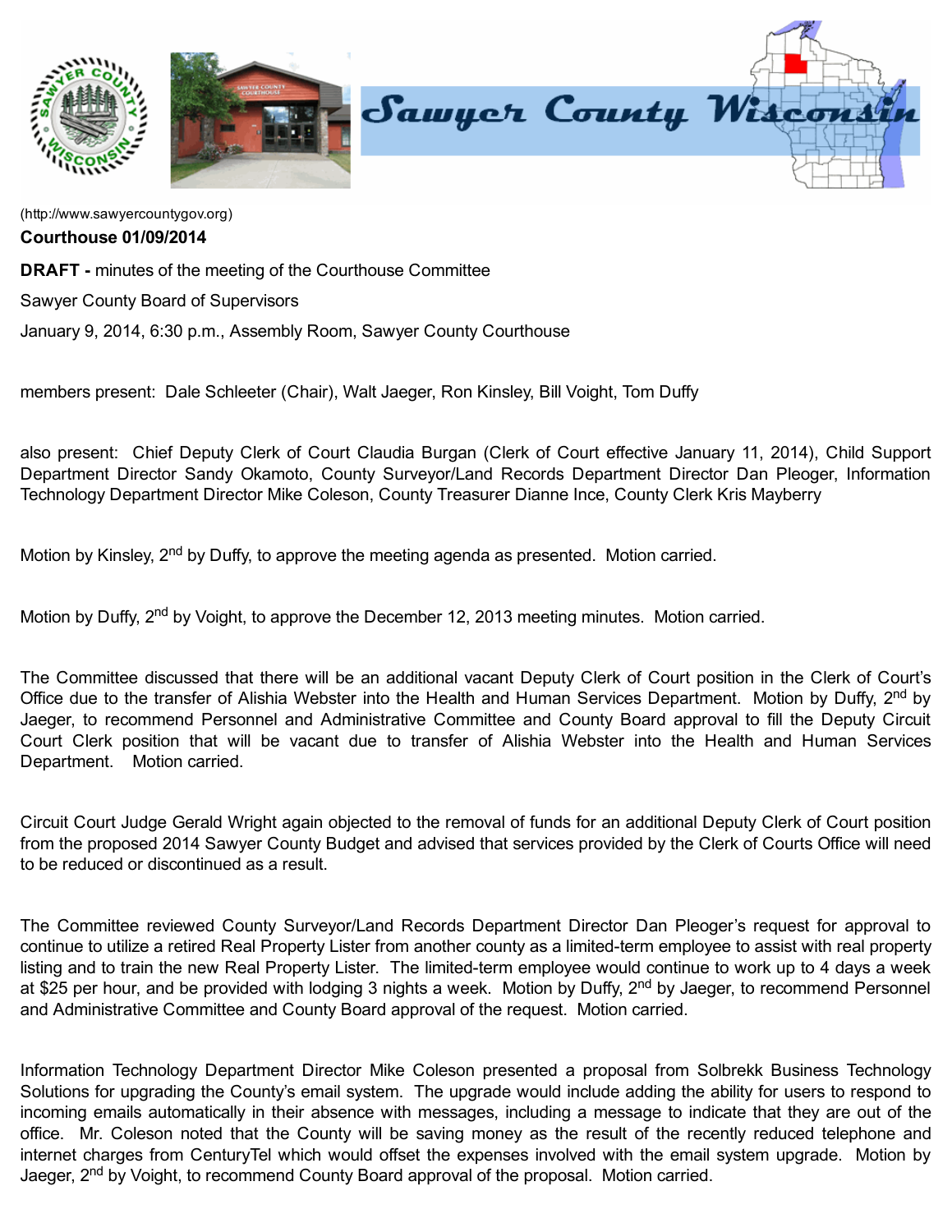Information Technology Department Director Mike Coleson proposed that the Committee recommend County Board approval to carry over \$10,000 of an anticipated \$30,000 surplus from the 2013 Information Technology Department budget to 2014 to provide for expenditures to upgrade computer hardware in the Health and Human Services Department, the Sheriff's Department, and the Courthouse. County Clerk Kris Mayberry noted that expenditures from department budget surpluses for 2013 should be especially closely scrutinized in light of the current projection that there may not be a surplus from the 2013 Sawyer County Budget and that there may even be a deficit. The Committee determined to table the proposal.

County Surveyor/Land Records Department Director Dan Pleoger advised the Committee that nothing has been done to move forward with the project which would require all municipalities to change duplicate road names. The County Board, at their meeting held July 18, 2013, approved the project, including that Sawyer County will pay for one half of the purchase price for new road signs, that installation of the new signs will be performed by and at the expense of each municipality, and that the project is to be completed by December 31, 2016. Mr. Pleoger indicated that the Land Records Department does not have sufficient staff to perform the tasks required by the project. The Committee requested that Mr. Pleoger report this information to the County Board at their meeting scheduled for January 16, 2014.

County Surveyor/Land Records Department Director Dan Pleoger presented the Committee with a proposed contract with Point North Mapping for the digital parcel mapping of Township 42 North, Range 6 West and Township 42 North, Range 7 West (Town of Spider Lake). The project cost is estimated at \$26,425 (\$12.50 per parcel x 2,114 estimated parcels). The cost is to be paid from a Wisconsin land records modernization grant and from County retained fees of the Land Records Special Revenue Fund #210-51267. Motion by Kinsley, 2<sup>nd</sup> by Duffy, to recommend County Board approval of the contract. Motion carried.

Deputy Circuit Court Clerk Claudia Burgan (Clerk of Court effective January 11, 2014) presented a written department report prepared by Circuit Court Clerk Anne Marie Swanson that included a report on passport applications processed and on collections of interest, tax intercept funds, attorney fees, guardian ad litem fees, and bail forfeitures.

County Surveyor/Land Records Department Director Dan Pleoger provided a department report and requested approval for Geographic Information Specialist Brian DeVries to attend the 2014 Wisconsin Land Information Association conference being held in Middleton February 11-14, 2014. Motion by Duffy, 2<sup>nd</sup> by Kinsely, to approve the request. Motion carried.

Information Technology Department Director Mike Coleson provided a department report, including discussing the proposal from E.O. Johnson for a contract for a print management system and that he is considering withholding any further payments to Manatron because they were not performing the tasks that are needed in support of the real property data system used by the County.

Child Support Department Director Sandy Okamoto provided a department report, including that 78 child support collection cases have been transferred to the LCO Child Support Department, but that no cases have been transferred since August of 2013.

The Committee reviewed the monthly department expense vouchers. Motion by Kinsley, 2<sup>nd</sup> by Duffy, to approve the department reports, department travel requests, and the monthly department expense vouchers. Motion carried.

Motion by Duffy, 2<sup>nd</sup> by Jaeger, to adjourn the meeting. Motion carried.